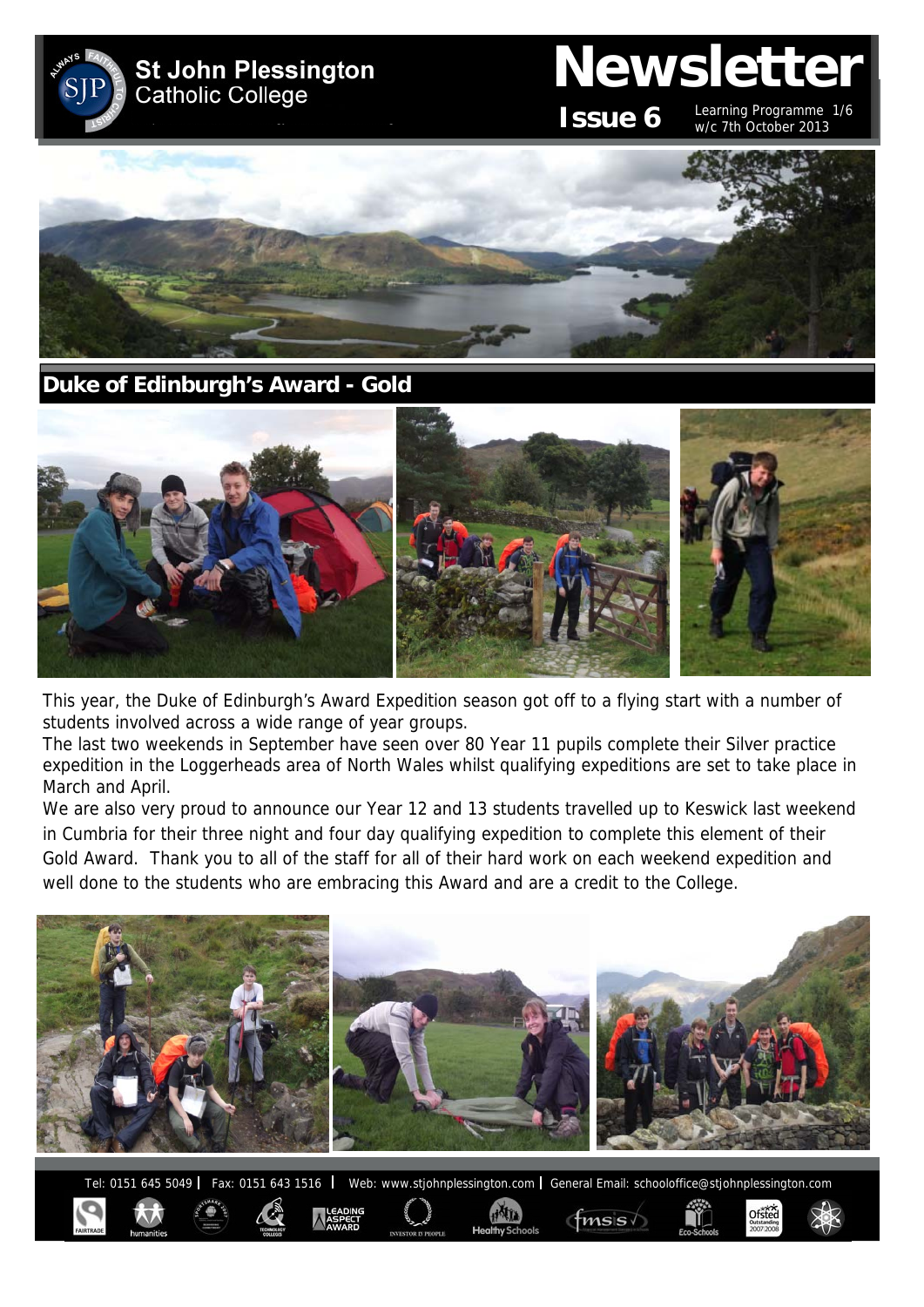## **Sports News**



Nicole Bell and Charlotte Blakeborough, Year 9, have been selected for the U15 2013/14 Cheshire Girls Rugby Squad. The 2 girls only started playing rugby last year. They have been attending some additional training sessions at Birkenhead Park Rugby Club over the last 12 months and from there, the girls were selected to participate in three separate trials that were attended by more than 50 girls from the Cheshire County Region. As part of the Cheshire Squad, the girls will now play in a number of fixtures against different counties from around the country. We wish the girls the best of luck and congratulate them on such a great achievement.



A new TrampoliningClub has attracted a number of pupils from all year groups. The club is completely full with pupils signing up until after February half term. Twenty pupils attend each session which are held on a Friday after school. Pupils are learning new skills and developing their current skills to perform a variety of new and different routines, as well as learning ways to encourage and develop evaluative skills, giving feedback and points on how to improve. If you are interested in signing up for the club after February half term see Miss Neale in the PE Department.

# **Splash Dash**



Over 800 participants ran, jogged, walked and danced through clouds of powdered paint on Saturday, in the first Claire House Splash Dash. Taking place in Sefton Park, Merseyside's messiest 5k aimed to raise £50,000 to support children and young people with complex medical conditions, and their families, who access the services of Claire House Children's Hospice. Some of our Year 13 students helped at the event, throwing the coloured powder, made from hypoallergenic, watersoluble corn flower, to create a rainbow of runners through the finish line. One of our students certainty dressed for the event, as she arrived as a blue bear.

Another pupil Lesley Brown Year 8, participated in the run with her Wirral and Chester Taekwondo club. Lesley finished the race in just over an hour helping to raise £500 for the charity.

## **Coming up**

- Spanish Trip: 16th 20th October
- Year 7 Welcome Mass: 18th October

Half Term : 21st - 25th October pupils return Tuesday 29th October.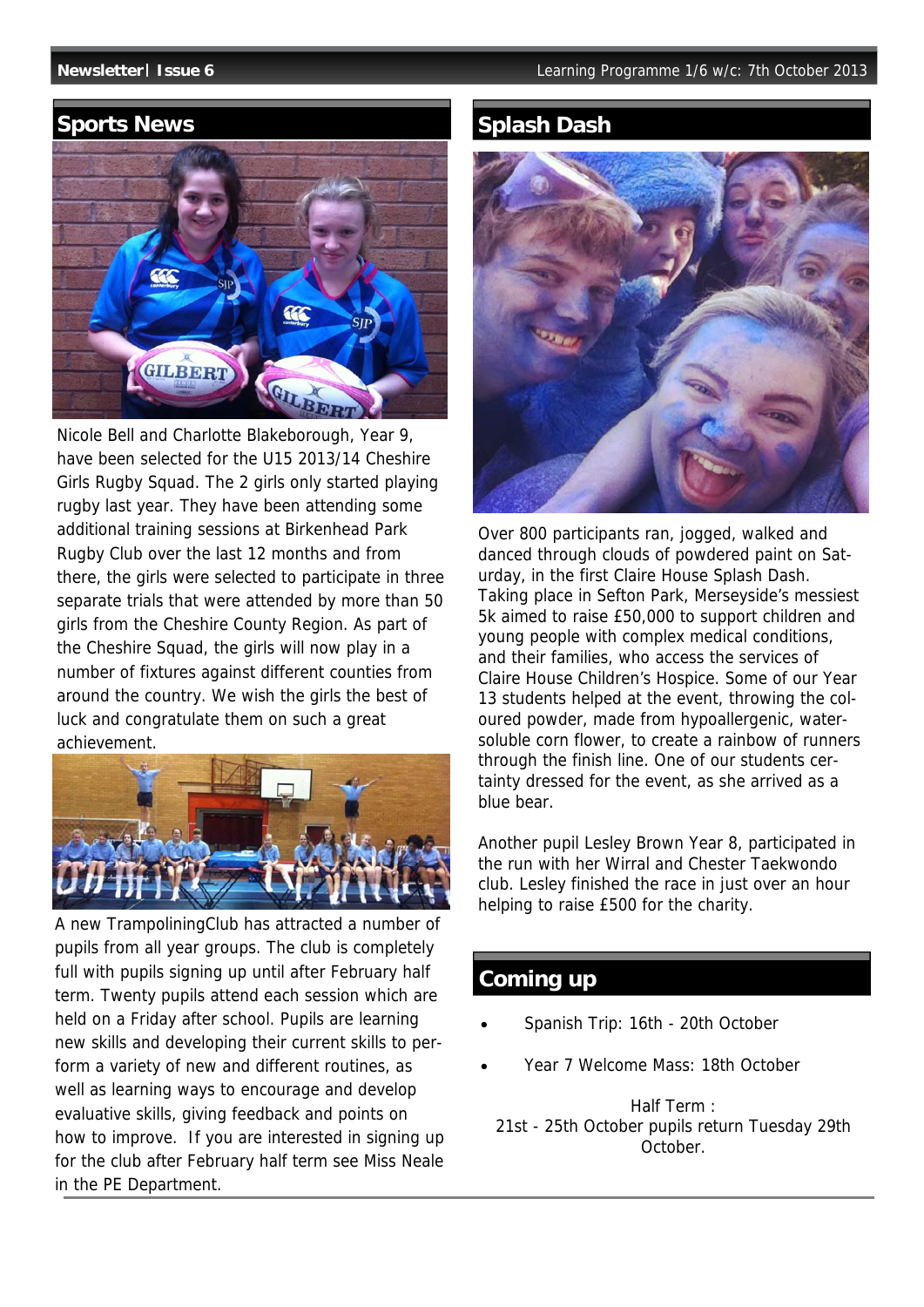# **Nuffield Bursary Community Research Avenue Avenue Avenue Community Community**

On the evening of Wednesday 2<sup>nd</sup> October 2013, Faye Doughty in Year 13 presented her research project work as part of her Nuffield Foundation Research Placement. The event was held at the World Museum in Liverpool, and involved over 120 Year 13 students from schools throughout Merseyside. Faye had to explain the results of her research on Investigating the 'Normal' Portion Size to the judges and other guests, with the help of her written report and poster presentation. Dr McNeill represented the College and was accompanied by four Year 12 A-Level Science students who are interested in applying for a Nuffield

Placement for the summer of 2014. The SJP students enjoyed chatting to the other students about their research projects, which spanned a huge range of STEM (Science, Technology, Engineering and Maths) topics, and discovered exactly what was involved in a project.

The Nuffield Research Placement scheme is designed to get students involved in cutting-edge research at a university or industrial establishment, and prepare them for studying science when they move on to higher education.



People often get affect and effect mixed up because they sound similar and mean similar things. However they are actually used in very different ways.

**Affect** = a verb. For example: The weather can affect the way you feel.

**Effect** = usually a noun. For example: The new medicine had a surprising effect.

#### **Now try these:**

The special \_\_\_\_\_s in the film were amazing. Losing my job \_\_\_\_\_ed my income. What was the \_\_\_\_\_ of adding the blue powder? The s of Global warming are catastrophic! She was deeply \_\_\_\_\_ed by the sad chapter of the novel. The new coach \_\_\_\_\_\_ed a change in the football team's results.

See Mrs Connolly with your answers!



**Year 7 - 97.9% Year 8 - 94.4% Year 9 - 94.9% Year 10 - 93.8% Year 11 - 94.4%**